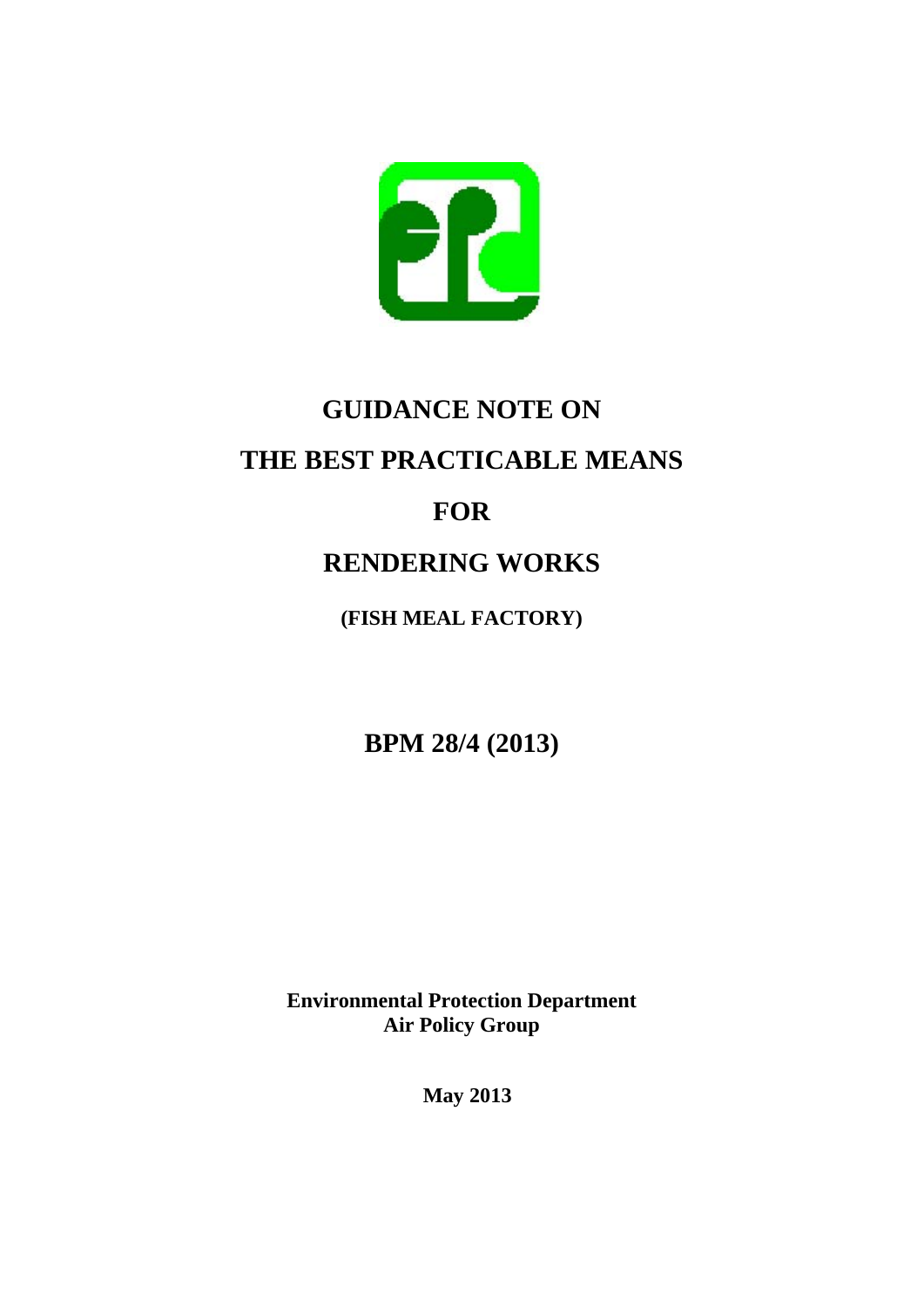# **1. INTRODUCTION**

- 1.1 This Note is one of a series issued by the Environmental Protection Department to provide guidance on air pollution management for processes specified under Part IV of the Air Pollution Control Ordinance (the Ordinance). It also serves as a guide for the assessment of an application for Specified Process licence under the Ordinance.
- 1.2 It should be understood that this Note sets out the basic requirements for the applicant to provide and maintain the best practicable means for the prevention of emission of air pollutants. The applicant should recognize that whether a licence is granted or refused, and on what conditions, will depend on all the circumstances of an individual application besides the requirements set out in this Note. The Authority may devise specific requirements for individual facility carrying out the specified process.
- 1.3 This Note covers specified and associated processes for the fish meal manufacturing process, which comes within the specified process "Rendering Works" in Schedule 1 to the Ordinance. Rendering Works are works in which the processing capacity exceeds 250 kg per hour (expressed as the raw materials), and in which rendering or reduction or drying through application of heat, or curing by smoking, of animal matter (including feather, blood, bone, hoof, skin, offal, whole fish, and fish heads and guts and like parts, and organic manures but not including milk or milk products) is carried out. This Note does not cover other processes which are also defined as Rendering Works under the Air Pollution Control Ordinance, such as by-product plant at slaughter-house.

# **2. EMISSION LIMITS**

- 2.1 All emissions to air, other than steam or water vapour, shall be colourless, free from persistent mist or fume, and free from droplets.
- 2.2 Emissions from the specified process and associated processes as covered by this Note shall not:
	- (a) exceed the concentration limits set out in Annex I, and
	- (b) appear to be as dark as or darker than Shade 1 on the Ringelmann Chart when compared in the appropriate manner with the Ringelmann Chart or an approved device.
- 2.3 All odorous emissions from the specified process and associated processes shall be contained and treated by a properly designed odour abatement system(s) meeting appropriate emission limits (in terms of odour units) to be approved by the Authority so as to prevent odour nuisance or imposing unacceptable constraint on land use. .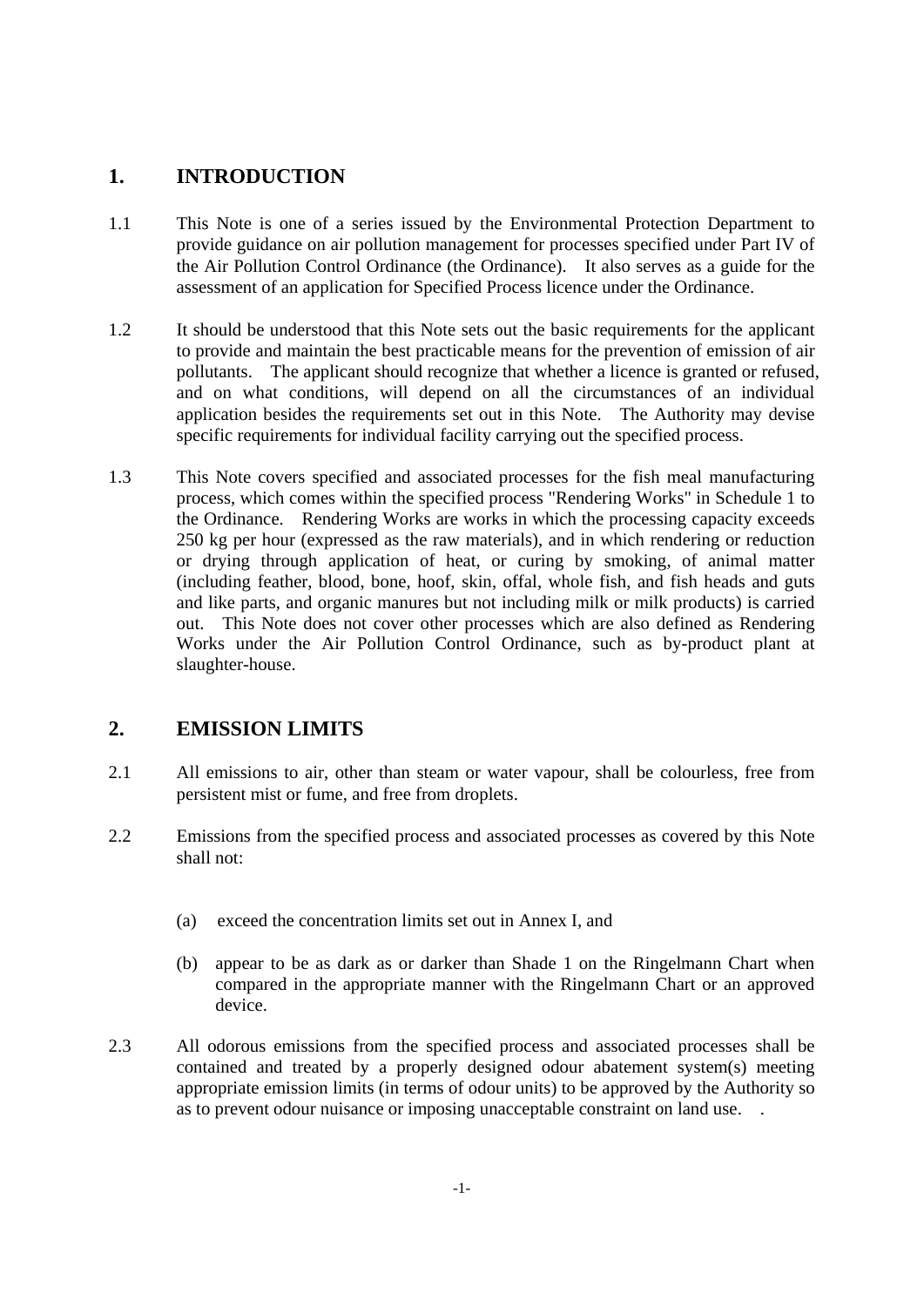*(Note: An odour unit is the measuring unit of odour level and analogous to pollutant concentration. It shall be determined by dynamic olfactometry in accordance with BS EN 13725 or other similar methods acceptable to the Authority. In this context, the odour level is defined as the ratio of the volume which the sample would occupy when diluted with air to the odour threshold, to the volume of the sample. In other words, one odour unit is the concentration of the odorant which just induces an odour sensation)*

## **3. FUEL RESTRICTION**

3.1 All fuels to be used shall comply with the Air Pollution Control (Fuel Restriction) Regulations in force.

## **4. CONTROL OF EMISSIONS**

- 4.1 Emission of air pollutants shall be minimized to prevent:
	- (a) harm to the environment, adverse effects to human health, or creation of any nuisance situation;
	- (b) threatening the attainment or maintenance of the relevant air quality objectives;
	- (c) giving rise to an odour noticeable outside the premises where the process is carried out; and
	- (d) imposing undue constraint on the existing and future development or land use.
- 4.2 To satisfy the emission limits set out in section 2 of this Note, prevention or reduction of emissions at source is the choice. Where the emission cannot be prevented or reduced at source to a sufficient extent to meet these requirements, air pollution control equipment shall be provided.
- 4.3 Clean energy sources and fuels which have proven benefits to reduce air pollution shall be used whenever possible in relevant rendering operations. The use of electricity or gaseous fuel for process heating is recommended.

#### Plant design

- 4.4 The rendering process uses animal by-products from meat production. It mainly comprises the following processing stages:
	- Raw material preparation; generally involves size reduction;
	- Feedstock treatment, such as pressing, drying or other fish meal manufacturing processes;
	- Products processing, such as separation of liquefied fat and the solid protein; and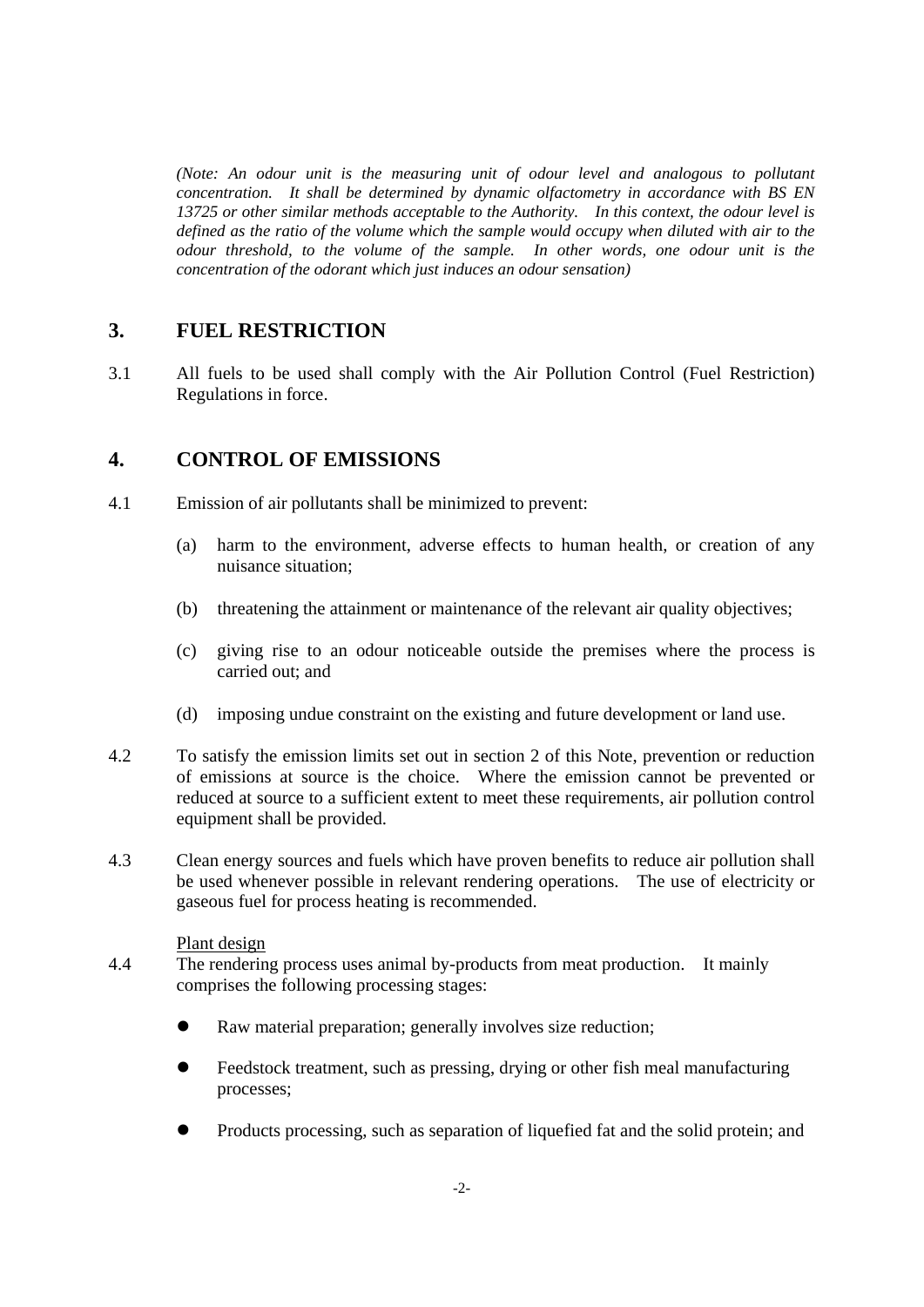- Products storage, blending, packing and dispatching.
- 4.5 To prevent odorous emissions arisen from the above rendering process from causing air pollution, suitable plant facilities and odour management measures shall be provided to contain fully the emissions from rendering works and associated processes as well as odorous plant ventilation. Properly designed operation process shall be installed and operated to contain and treat concentrated emissions, such as vapours and noncondensable gaseous products emitted directly from fish meal manufacturing processes and process air from the handling of feedstocks, intermediates or products. Feedstock treatment appliance(s) shall be of a totally enclosed vessel type to reduce process emissions and vented to an effective odour management system for treatment. The oily fume and odorous emissions from fish meal manufacturing processes shall be collected and passed through a suitable oily fume and odour abatement equipment before being discharged to the open air.
- 4.6 A well designed ventilation system shall be provided and operated at the plant including, but not limited to storage, handling and processing areas to control odour emission. The ventilation system shall be capable of maintaining a reasonable negative pressure to prevent an uncontrolled escape of odorous air to outdoors. The areas from which ventilation is provided shall be connected to suitable odour abatement plant.
- 4.7 Dusty or potentially dusty materials shall be handled in a totally enclosed system, whether practicable, and the dust laden exhaust shall be treated by properly designed dust abatement equipment (such as bag filter) to meet the emission limits set out in Section 2 of this Note.

Design of chimney

- 4.8 Chimneys include structures and openings of any kind, including vents and process exhausts, from or through which air pollutants (including odorous gases), generated from combustion, pressing, separation, drying and/or other fish meal manufacturing processes of the plant, may be emitted.
- 4.9 The design of chimneys is to be determined by mathematical or physical dispersion modelling techniques acceptable to the Authority. The aims are to ensure:
	- (a) the relevant air quality objectives (AQOs) will not be threatened;
	- (b) the emission of non-AQO pollutants, including odours or oily fumes, will not cause any adverse effect to human health or environment; and
	- (c) no undue constraint will be incurred to the existing and future development or land use.
- 4.10 In any case, the design of chimneys shall at least satisfy the following conditions:
	- (a) Chimney Height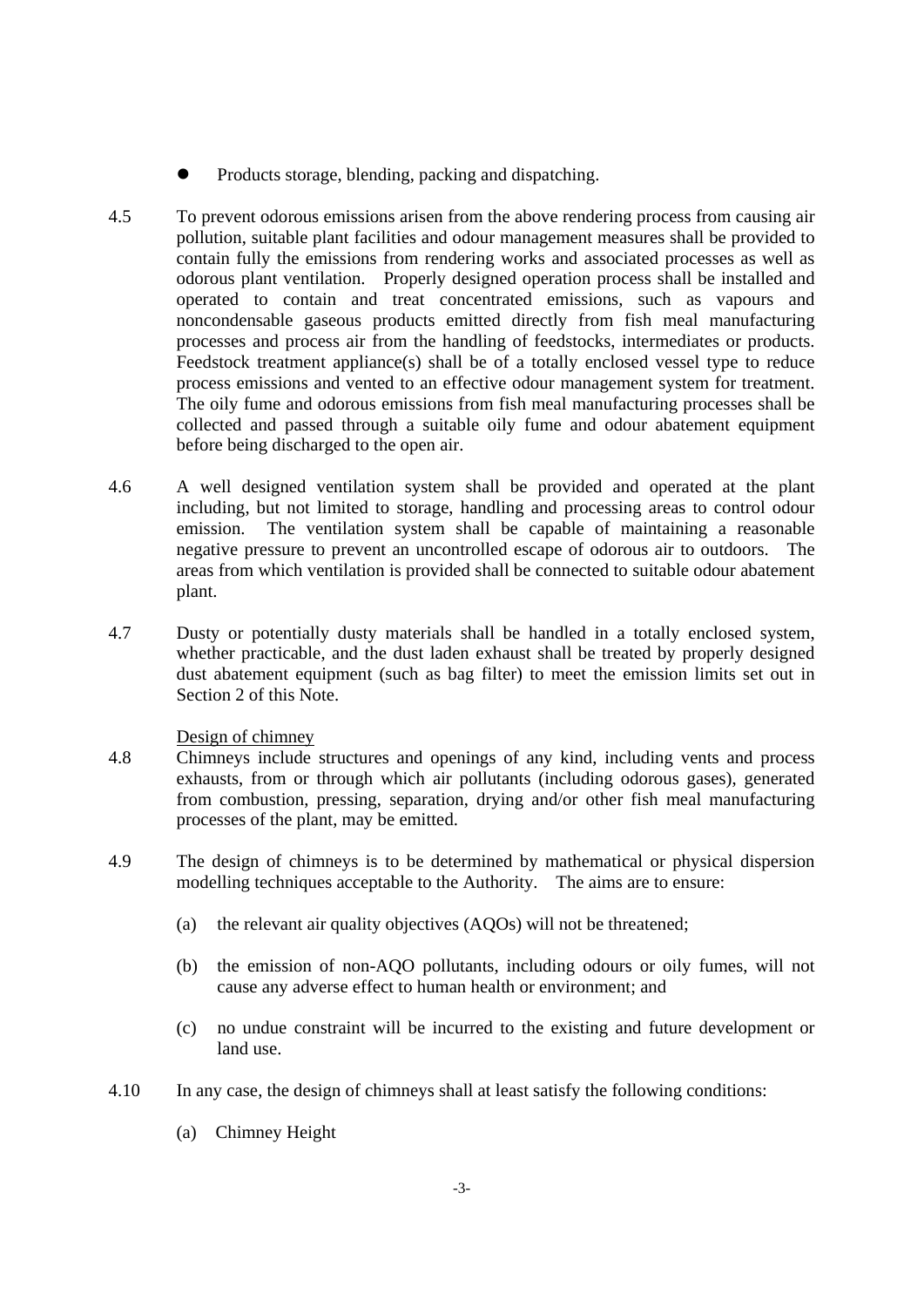- (i) For combustion process, the final chimney height should be agreed with the Authority but as a general guideline, the chimney height, in a flat terrain situation, should not be less than the sum of the Building Height and 1.5 times of the lesser of the Building Width or the Building Height. Suitable adjustment should be made to take into account local meteorological data, local topography and background air pollutant concentrations. In any case, the minimum chimney height shall be at least 8 metres above ground level or 3 metres above the roof top of the building to which it is attached, whichever is the greater.
- (ii) For non-combustion process, the same guideline should be observed as far as practicable and in any case, the chimney height shall be at least 3 metres above the roof top of the building to which it is attached.
- (b) Efflux Velocity

The efflux velocity of the chimneys shall not be less than 15 m/s at full load condition or at a velocity as determined by mathematical or physical dispersion modelling techniques acceptable to the Authority.

(c) Exit Temperature

For combustion process, the exit temperature of flue gas from the chimneys shall not be less than the acid dew point.

- (d) Mode of Discharge Releases to air from chimneys shall be directed vertically upwards and not restricted or deflected by the use of, for example, plates, caps or cowls.
	- (i) In order to obtain maximum thermal buoyancy, hot emissions shall as far as practicable be discharged from the minimum number of chimneys, i.e., a multi-flue chimney design shall be used.
	- (ii) Chimney for release of hot emissions should, wherever possible, be insulated. The insulation materials shall be free of asbestos.

#### Odorous emission control and prevention

- 4.11 All possible odorous sources including, but not limited to, process gases and vapours from fish meal manufacturing processes and associated ductwork conveying the gases to a properly designed odour abatement plant shall be fully identified and investigated. Adequate odour control measures shall be implemented to ensure that the operation of the fish meal factory would not:
	- (a) cause any odour nuisance; or
	- (b) impose unacceptable constraint on land use.
- 4.12 For buildings in which there are possible odorous sources, they shall be designed to prevent the uncontrolled escape of odorous air from the building. Typical odour management measures may include maintaining a reasonable negative pressure and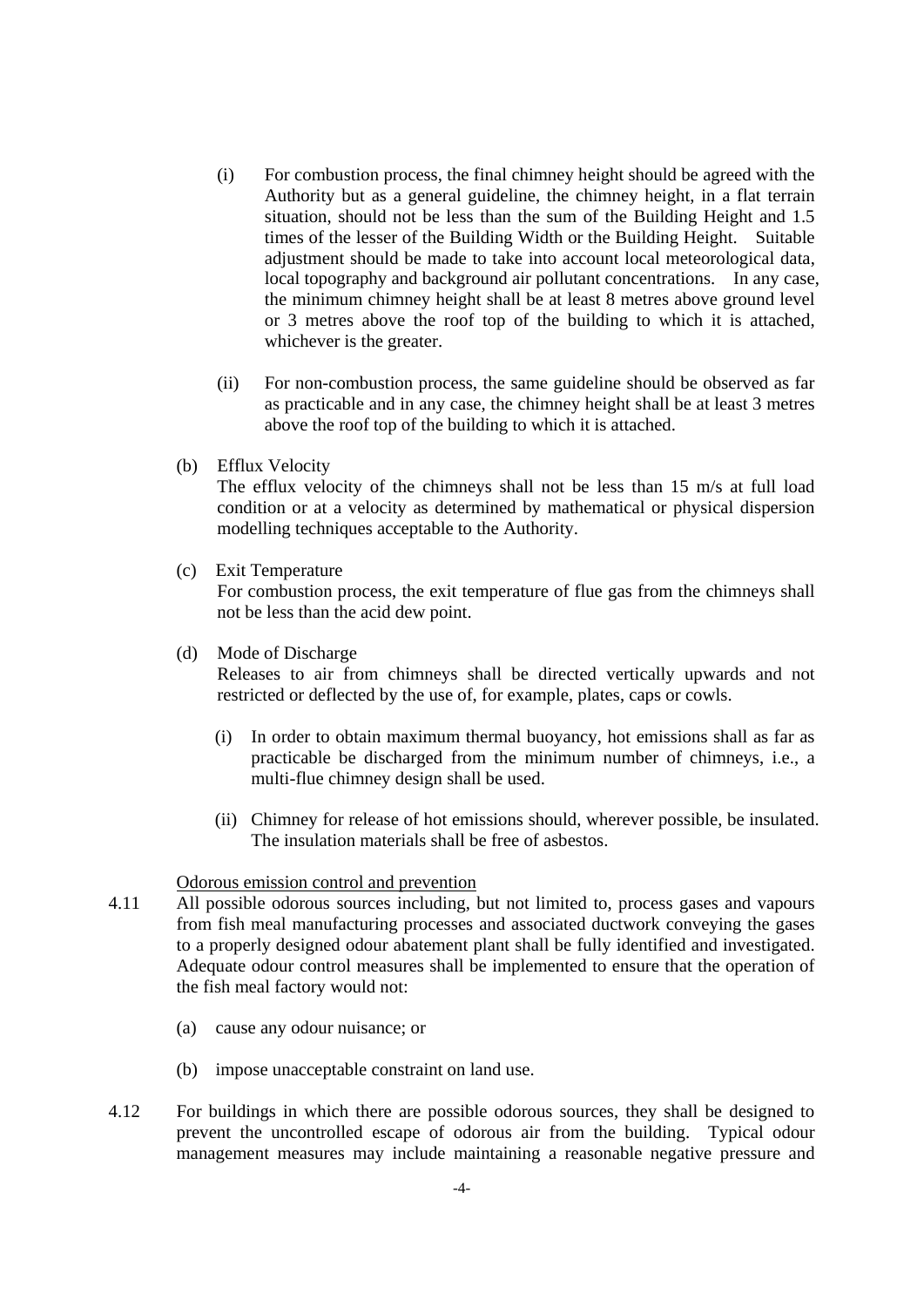fitting self-closing doors at workplace to contain odorous emission. The odorous air shall be effectively collected and vented to suitable odour abatement equipment.

- 4.13 The plant surfaces, floor, yards and equipment liable to come into contact with the raw materials, semi-processed or processed materials shall be of impervious construction, capable of being readily cleaned and shall be kept clean.
- 4.14 A good housekeeping shall be maintained. Suitable methods shall be provided for the effective cleaning of any area of spillage and for the effective cleaning of the plant. Spillages shall be cleaned up as soon as possible.
- 4.15 Without prejudice to the above general requirements, the following control measures shall be implemented:-
	- (a) Materials Handling and Processing
		- (i) All raw materials should arrive at the plant in totally covered vehicles or containers designed to minimize odour and spillage of any liquid or solid matter. The time interval between the materials arising and their delivery to the plant should be kept to a minimum. Raw materials should remain in lorries parked within an enclosed area on the site for as little time as possible and be kept covered until they are discharged for processing.
		- (ii) Raw materials should be transported from the point of production to the processing plant in enclosed containers and handled in a designated work area operated under negative pressure and with extractive ventilation connected to an effective odour management system, as quickly as practicable. The design of containers shall be such as to minimize the emission of any odour or spillage of any liquid or solid matter. Alternatively, enclosed conveyor system vented to the odour management system should be provided to reduce the process emission.
		- (iii) Empty containers shall be kept clean.
		- (iv) Raw materials should be processed as soon as possible and normally not later than 24 hours after receipt. They should be kept dry and cool, out of direct sunlight and in enclosed containers. When it is not possible to treat the raw materials or by-products before their decomposition starts to cause odour problems, refrigerate them as quickly as possible.
		- (v) Raw materials shall not be left unattended in any place other than designated storing areas and shall be kept dry and cool, out of direct sunlight and in fully enclosed containers inside the factory.
		- (vi) Containers and any other equipment used for the collection, transfer and handling of raw materials and waste shall be readily cleanable, impervious and kept clean.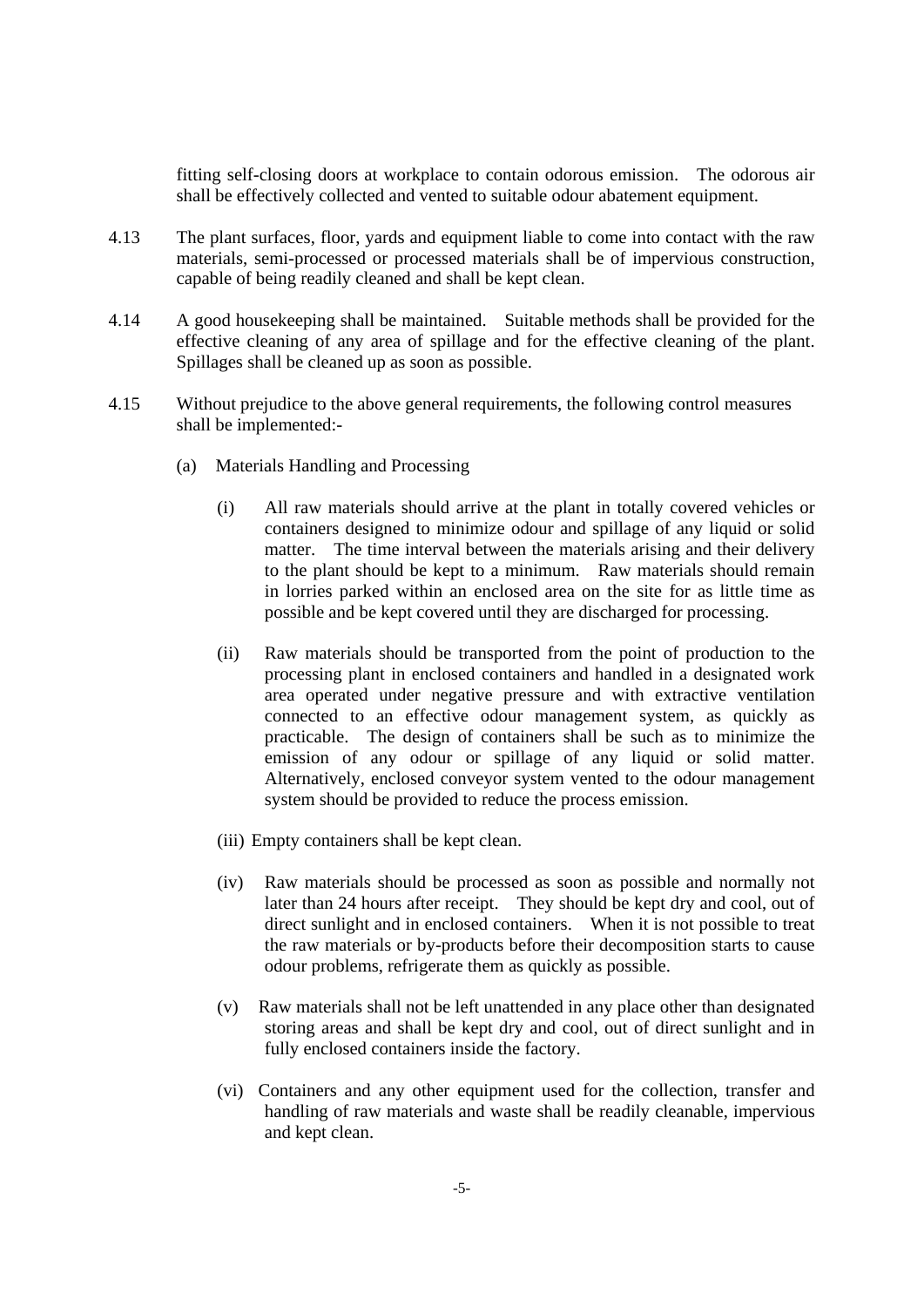- (vii) Odorous processes should be carried out in confined areas. The ventilation of these areas shall be vented to a suitable odour management system before discharging into the open air.
- (viii) All tanks for storage of raw materials and by-products shall be lidded or sealed. Catchment provisions shall be provided to contain spillage if any.
- (b**)** Odour and Oily Fume Control Equipment The principal technologies used to control plant odours are afterburners, condensers, chemical adsorbers, scrubbers and bio-filters. The design of an effective odour control equipment is influenced greatly by the moisture content of the odorous emissions or, conversely, by the percentage of non-condensable gases. For complete control of odours it may be necessary to use more than one of these techniques.
	- (i) The removal efficiency of control equipment for odours and oily fumes shall not be less than the following minimum performance requirements respectively:
		- odours by thermal oxidation at a temperature of  $760^{\circ}$ C for a period of 0.5 second; or other suitable treatment process which is equally or more effective for the purpose of odour abatement, as determined by the Authority; oily fumes - by condensation or other suitable treatment process to abate oily fume emissions with an efficiency of not less than 90% (by weight).
	- (ii) Odour-masking agents and counteractants shall not be used as a means of odour control.
- (c) Odorous Emission from Liquid Effluent
	- (i) Liquid effluent which is produced by the process including odour control equipment shall be properly handled and treated so as to prevent the emission of odours from the effluent.
	- (ii) Where condenser is used for the purpose of minimizing odours, it must ensure that the type of condensers being used or proposed is acceptable both in relation to the quantity and quality of liquid discharges.

# **5. OPERATION AND MAINTENANCE**

5.1 Best Practicable Means requirements include the proper operation and maintenance of equipment, its supervision when in use and the training and supervision of qualified staff. Specific operation and maintenance requirements may be specified for individual equipment.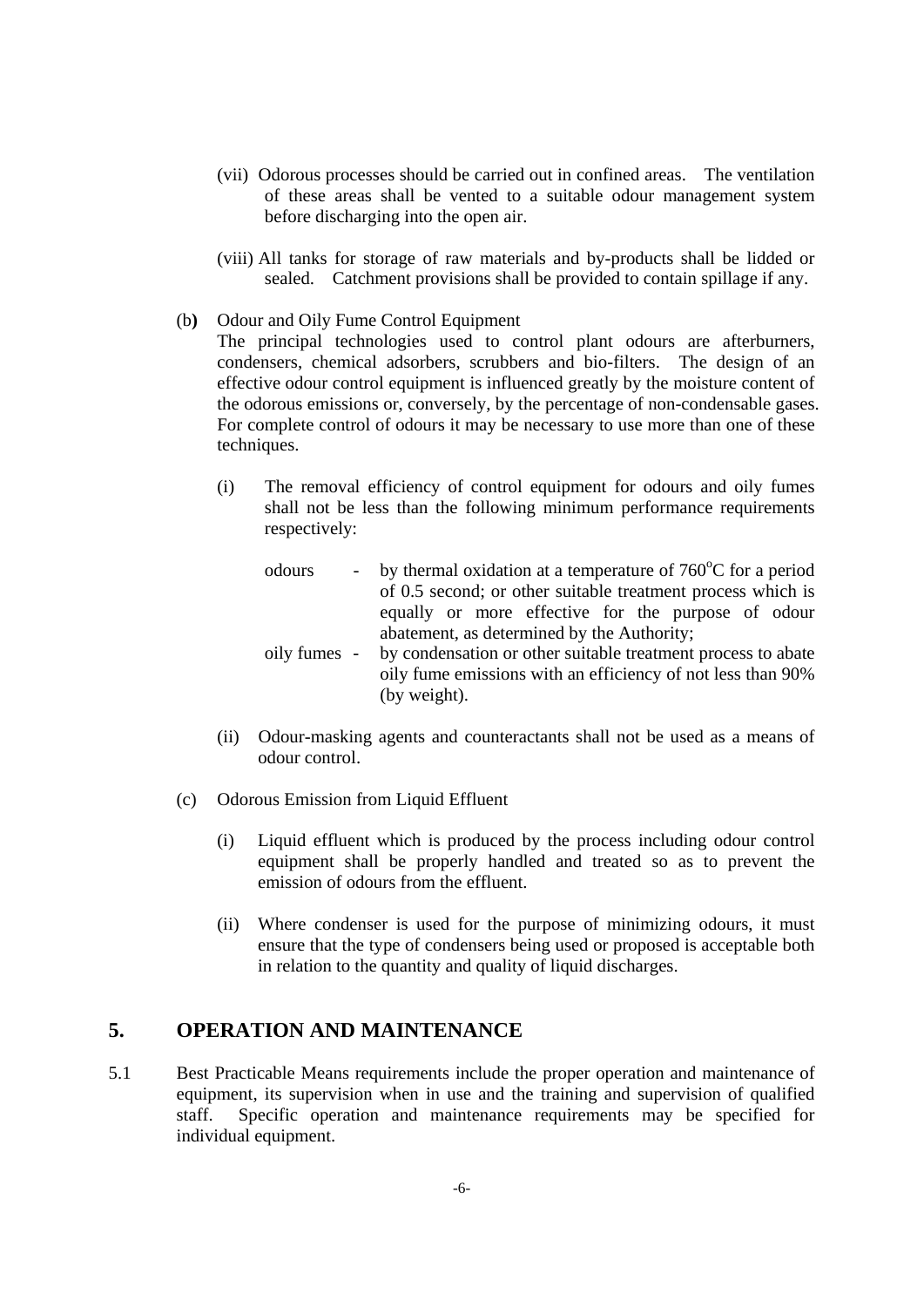- 5.2 All control and monitoring equipment shall be operational and functioning properly when the fish meal processing plant or other associated processes are in operation.
- 5.3 Operating staff shall be properly trained in their duties relating to control of the process and emissions to air. Particular emphasis shall be given to training for start-up, shut down and abnormal conditions.
- 5.4 In case of malfunctioning and breakdown of the process or air pollution control equipment which would cause exceedance of the emission limits or breaches of other air pollution control requirements, the incident shall be reported to the Authority without delay. Moreover, all practicable means (including refraining from using the defective fish meal processing plant) shall be taken to minimize the abnormal emission.

# **6. FUGITIVE EMISSION CONTROL**

- 6.1 Boundary ambient standards
	- (a) The 24-hour ambient level(s) of particulates shall not exceed the relevant Hong Kong air quality objectives.
	- (b) Odour : 2 odour units
- 6.2 The control of the fugitive emissions of air pollutants shall be agreed with the Authority. As a general guideline, the loading, unloading, handling and storage of fuel, raw materials, products, wastes or by-products should be carried out in a manner acceptable to the Authority so as to prevent the release of:
	- (a) visible dust emissions; and/or
	- (b) emissions of organic vapours; and/or
	- (c) other noxious or offensive emissions.
- 6.3 A high standard of housekeeping shall be maintained and typical good work practices measures may include:
	- (a) Collect and transport animal by-products and processed products in sealed packaging or covered leak-proof containers or vehicles.
	- (b) Properly treat vehicles and re-usable containers, and all re-usable items of equipment or appliances that come into contact with animal by-products or processed products by adopting the following recommended practice:
		- (i) cleaned, washed and disinfected after each use;
		- (ii) maintained in a clean condition; and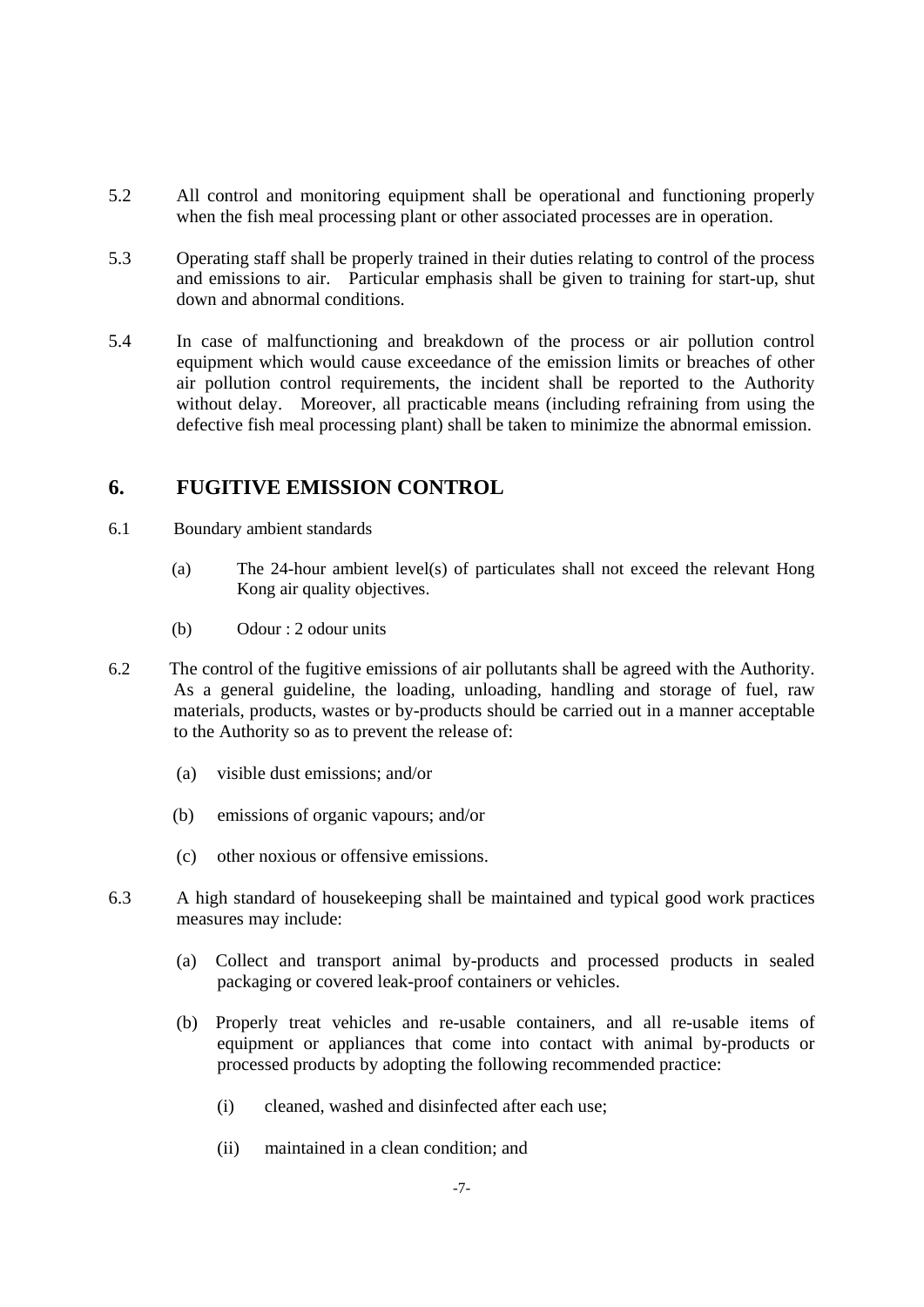- (iii) clean and dry before use.
- 6.4 Adequate provision shall be made for the containment of liquid and solid spillages from the rendering operation and associated processes. As a good practice, overfilling protection device should be installed on suitable bulk storage tanks of raw materials, products, process waste and pollution control equipment, as appropriate. Such device will automatically detect the level of liquid in a vessel and send an audible and visual signal, first to warn that the capacity is close to full and then, if no action is taken, to actually stop the tank from filling. All spillages shall be cleared as soon as possible and discarded in closed containers for disposal according to local waste control requirements.
- 6.5 Areas where by-products, raw materials and waste are stored shall be cleaned frequently. The cleaning program can cover all structures, equipment and internal surfaces, material storage containers, drainage, yards and roadways.
- 6.6 The integrity of all buildings shall be maintained to prevent the uncontrolled escape of odorous ventilation air from the building. Doors should have seals and be kept closed other than for the movement of materials. Self-closing personnel doors should be provided and fitted with alarms which operate if the doors fail to close within a reasonable period of time.

# **7. MONITORING REQUIREMENTS**

- 7.1 Necessary monitoring equipment and techniques, agreeable to the Authority, shall be provided and used to demonstrate that the process is properly operated and the emissions can be minimized to meet the air pollution control requirements. The scope, manner and frequency of the monitoring shall be sufficient for this purpose and will be determined by the Authority. In general, visual and olfactory assessment on the operation of process equipment, odour management system(s) and air emissions shall be made frequently and at least once a day to ensure proper operation and to identify any malfunctions and irregularities.
- 7.2 Monitoring results shall be recorded in such manner specified by the Authority. The record shall be retained at the premises for a minimum of two years, or other period specified by the Authority, after the date of last entry and made available for examination as and when required by the Authority.
- 7.3 Continuous monitoring of the performance of dust abatement system shall be implemented. Appropriate monitoring method should be selected and implemented with reference to the best practices of relevant trade overseas for dust abatement system. The monitoring method or equipment to be used shall be acceptable to the Authority.
- 7.4 Appropriate instrumentation shall be installed to monitor the operation of odour management system(s) including the emission extraction device and odour abatement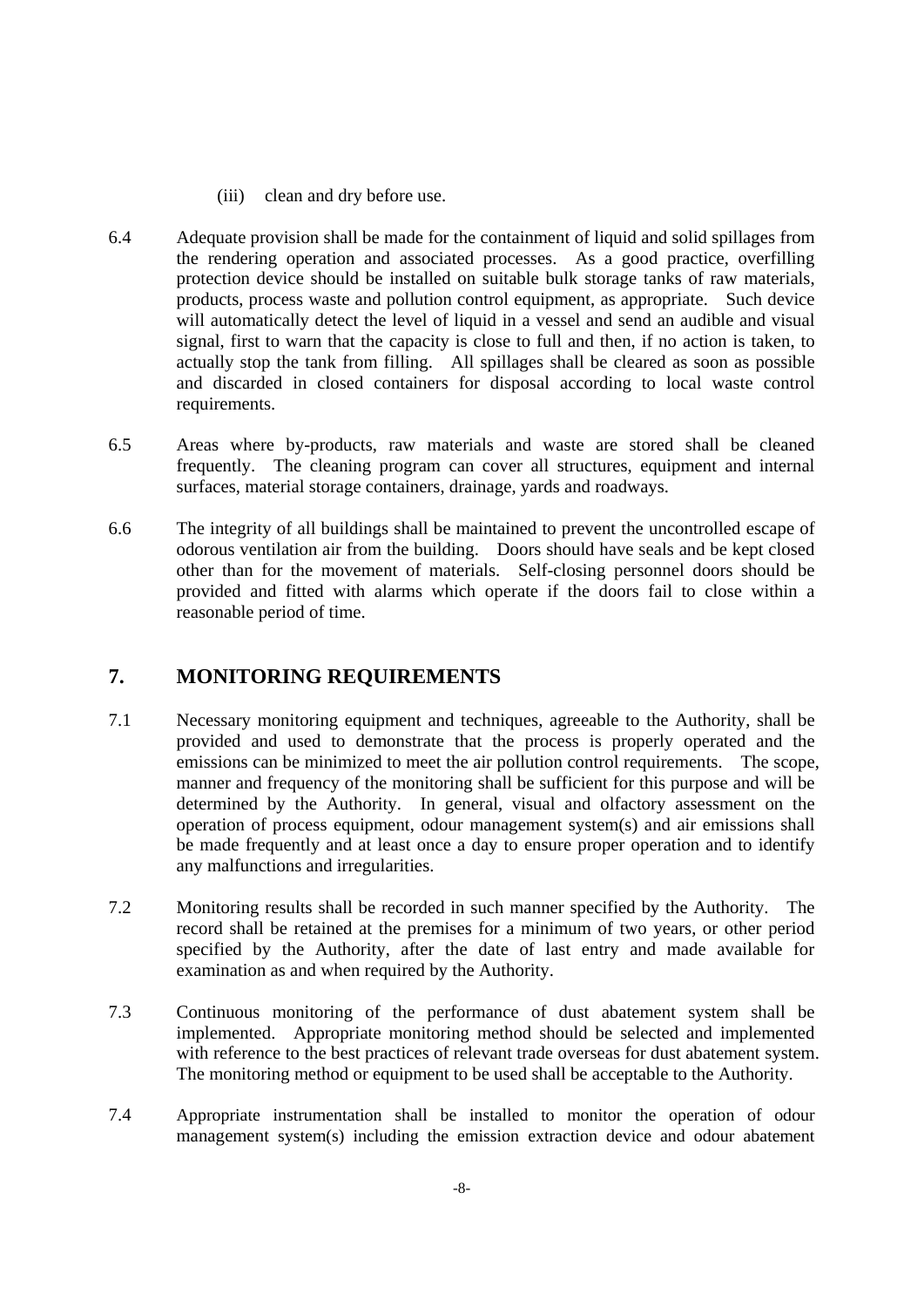equipment. Essential operating parameter(s) that may significantly affect the emission of air pollutants, such as volumetric flow of ventilation / odour management system(s) or essential operating parameter(s) of odour abatement equipment, shall be displayed. In the case of thermal oxidisers or combustion plant, emissions should be continuously monitored and continuously recorded for carbon monoxide, or the operating temperature may be used as a surrogate measurement. It shall be fitted with audible and visual alarms with trigger levels for activation agreeable to the Authority.

- 7.5 Emission events that lead to the triggering of alarms of any of the above monitoring system(s) shall be properly recorded in such manner and format agreed with the Authority. All monitoring equipment shall be operated and maintained to ensure that they are functioning correctly in accordance with the manufacturer's instructions.
- 7.6 Monitoring of the odour and/or particulates concentration at the boundary of the premises, if required, shall be conducted in a manner specified by the Authority.

# **8. COMMISSIONING**

8.1 Commissioning trials, to be witnessed by the Authority whenever appropriate, shall be conducted to demonstrate the performance and capability of the air pollution control measures. Unless otherwise agreed by the Authority, the report of the commissioning trial shall be submitted to the Authority within 1 month after completion of the trial.